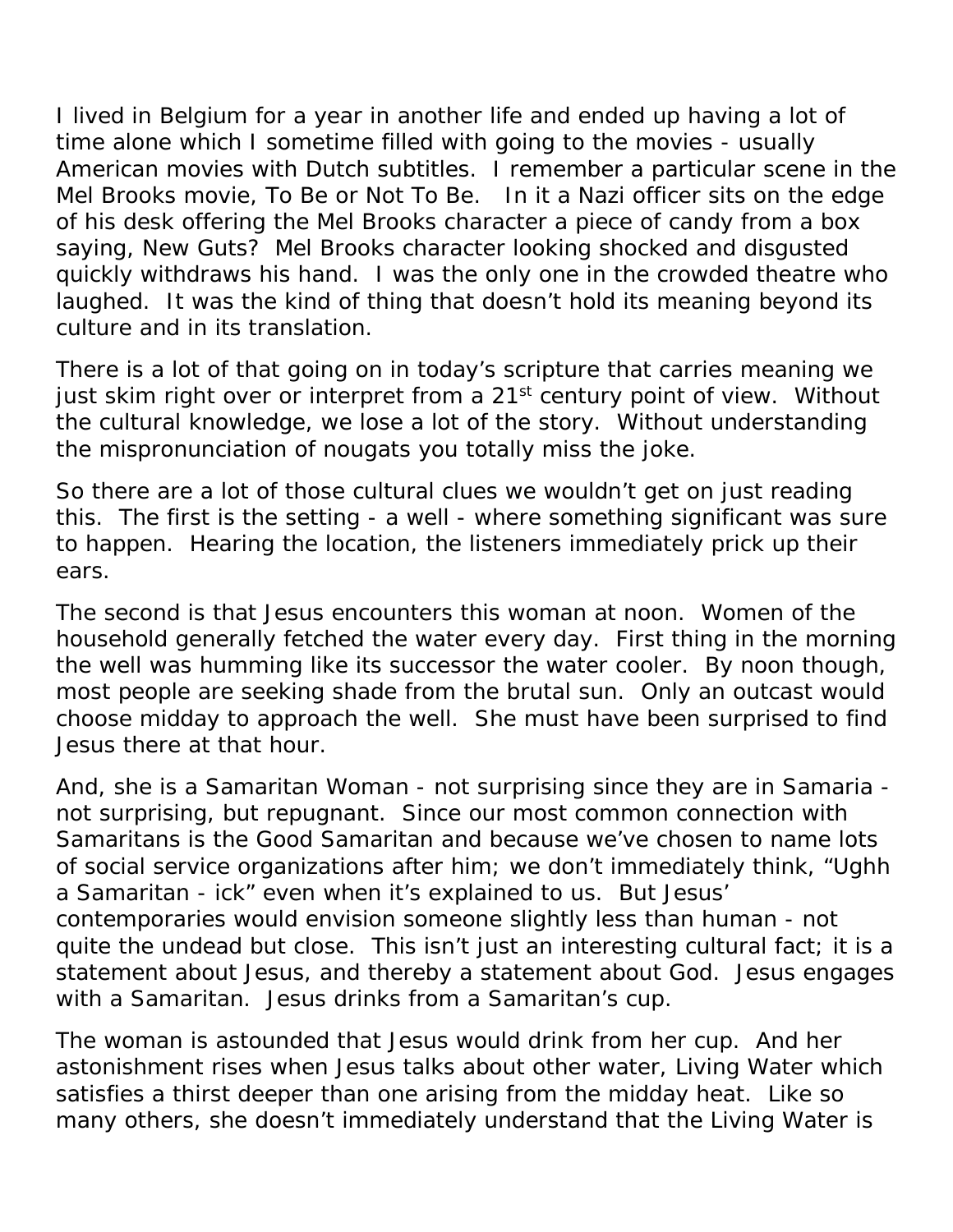Spiritual. So Jesus sets the scene to show her. "Go and call your Husband." he says.

Here's another place where our 21st century understanding leads us astray. Yes, this woman has had 5 husbands and is currently living with a man outside of marriage. But where we might conclude that here is a woman of no morals, a woman who is promiscuous sexually, 1st century folk would know that here is someone who has been badly treated probably abandoned time and again by a man who was meant to be her protector. Yes, she is an outcast but more because of her scars than because of her sins. She has undoubtedly had to fend for herself, she has probably done some things she is not proud of, things that she has allowed to define her, to brand her. And Jesus knows them all - knows everything I have ever done, as she tells it.

Ahhh at last, she is known; without confession, without groveling, without fear or even shame, she is known. She has taken in Living Water - the ache of loneliness, of shame, the isolation of being a pariah - her thirst for connection, for wholeness, this thirst has been slaked.

There is so much each of us carries, tightly held, inside - secrets not sins, fears of inadequacy, remembered slights, painful nicknames, minor maybe even major failures. Some of us are more afraid that our thoughts will be known than our deeds. What relief, what lightness, what freedom to be in the presence of someone who knows everything you've ever done. To be fully known; and to be fully loved. That is the Living Water - water that runs through us and leaves behind the parts of us we want to disavow - like gold nuggets in a prospector's sifter after the mud has been washed away our secrets sit there for all to see, for Jesus to see. That is the living Gospel - the dying to a self covered with the mud of fear and coming alive in the bright light and clear water of Christ's love.

I know that I have had that experience where I hold on tightly to the parts of myself I don't feel good about. And the more I try to pretend they aren't there, the more unworthy I feel, and the further I feel from God - praying with 2/3s of myself, hiding the other third. When a time comes that I can not carry this burden alone anymore and finally turn my whole self to God - I discover that the only one I was hiding from was me. God knew the whole of me all the time.

The Samaritan Woman shed her heavy burden in that encounter. She saw herself through different eyes, through Jesus' eyes. So, drenched in living water she rushes off to tell those in the village who she has encountered can this be the messiah? Her remarkable tale moves many to go to the